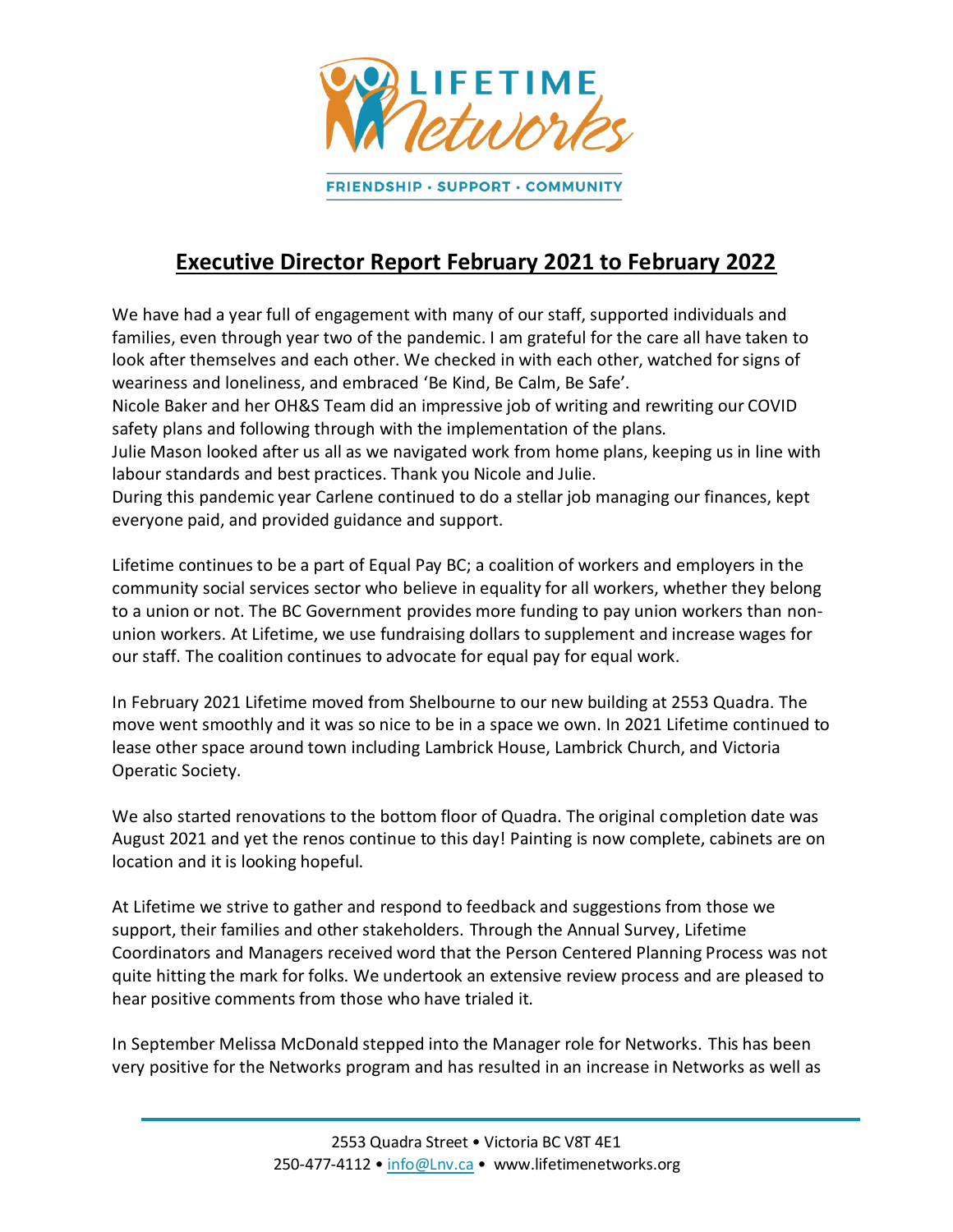

an increase in Network Friends. Between all the programs at Lifetime 9843 volunteer hours, including Network Friends, were provided in 2021.

Also in September Lifetime was proud to receive another three-year accreditation through CARF. Comments from our surveyors included: "Lifetime Networks is an exciting organization, offering great opportunities in the community for its participants. The surveyors commented on hearing remarks such as 'always shows respect', balances routine with flexibility', and 'as close to perfect as possible'. The staff members provide services based on the participants' choices and preferred lifestyles and spend a lot of time getting to know the participants. The organization presented as one that could be a model for other non-profit organizations that serve a similar population".

September was a busy month! We also started strategic planning. Thank you to all who participated. The 2022 three-year plan will be posted on our website.

In November amalgamation with Namaste was complete. We are delighted to welcome Namaste individuals and staff to the Lifetime Family.

Another exciting event in November was Melissa MacDonald receiveing the provincial Widening Our World (WOW) Award for her support and advocacy of those with multiple complex needs. This population is vulnerable and many do not have homes, and live with addictions and mental health issues. Melissa and her Team coordinated meal prep, meal dropoffs, tents, blankets, walks and health checks. She supported three families that lost their adult children last summer. Those families were very grateful for her care, compassion and acceptance. This is a challenging group to support, especially with the additional barrier of a developmental disability. We are proud of Melissa and the difference she makes.

The entire staff are committed to advocacy and social accountability. Collectively as a Staff Team they contribute time and expertise to Camosun College, Victoria Chamber of Commerce, Young Leaders of Victoria, UVic, Justice System, BC CEO, Inclusion BC, CESSA, South Island Community Counsel, Island HR Group, and many other entities both on the Island and in the Province.

This past year the Lifetime Family has offered 260 virtual programs, delivered 570 meals to our folks feeling isolated, found employment for 21 people, created 126 new friendships, supported 57 people to vote, went on 416 hikes, supported 325 families, established 4 perspective Networks, and welcomed Dylan to the Management Team, all during Pandemic Year 2! Lifetime has an amazing staff Team and as we know, every amazing staff team has solid leadership. Thank you Managers - Nicole, Julie, Melissa and Dylan. The care you show for our